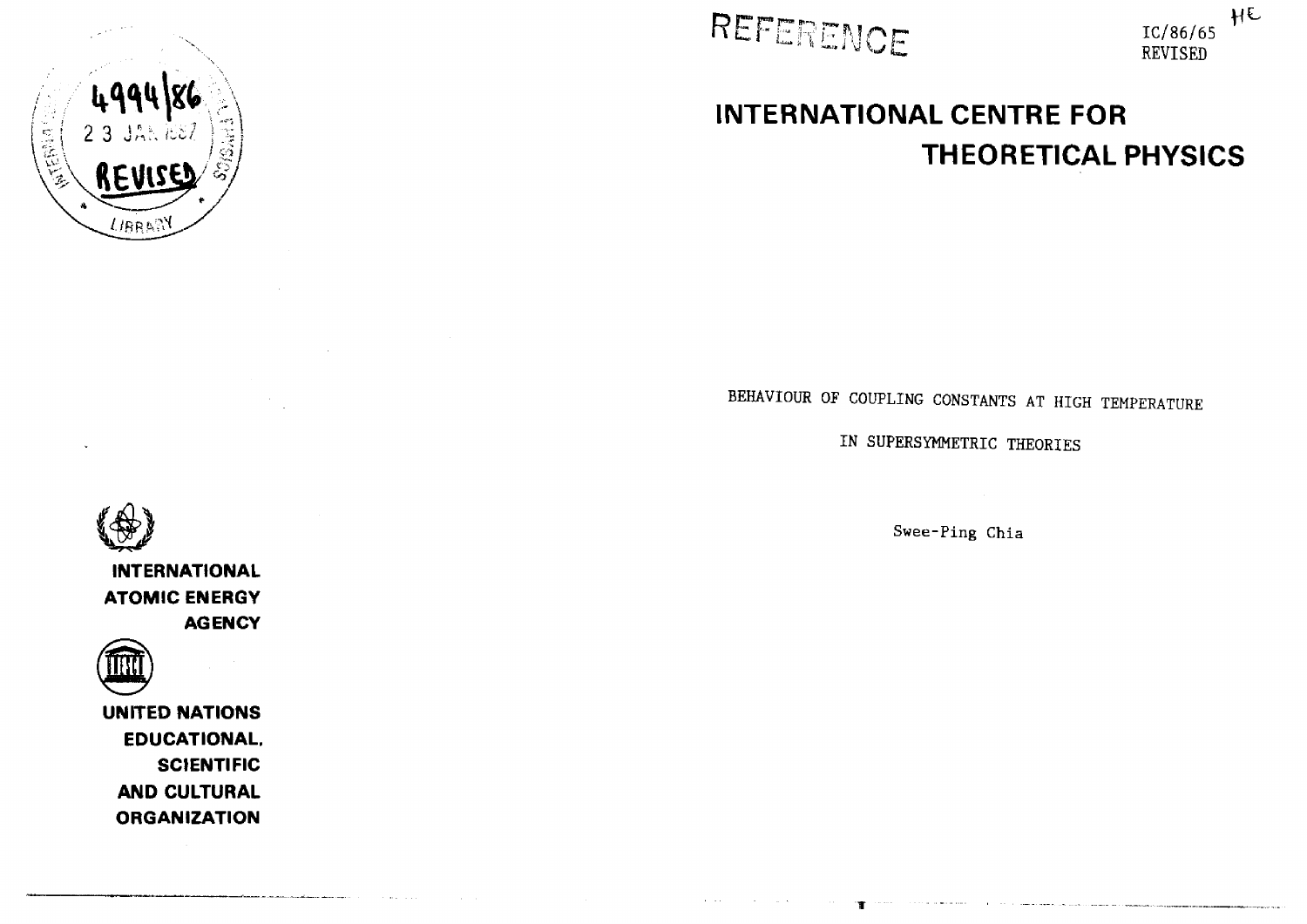**THE CONFIDENT PARTY CONTINUES INTO A SERVER AND CONFIDENTIAL CONFIDENTIAL CONFIDENTIAL CONTINUES.** 

# IC/86/65 REVISED

International Atomic Energy Agency

and

United Nations Educational Scientific and Cultural Organization

INTERNATIONAL CENTRE FOR THEORETICAL PHYSICS

BEHAVIOUR OF COUPLING CONSTANTS AT HIGH TEMPERATURE IN SUPERSYMMETRIC THEORIES '

Swee-Ping Chia \*\* International Centre for Theoretical Physics, Trieste, Italy.

## **ABSTRACT**

An analysis is presented of the temperature dependence of the coupling constants using the improved one-loop approximation in the Wess-Zumino model and the supersymmetric  $O(N)$  model. It is found that all the coupling constants, both bosonic  $\begin{pmatrix} 1 \\ 0 \end{pmatrix}$  type) and Yukawa, approach constant nonzero values as  $T + \infty$ . The asymptotic values of the bosonic couplings are slightly smaller than the corresponding zero-temperature values, and those of the Yukava couplings are the same as the zero-temperature values.

> MIRAMARE - TRIESTE September 1986

\* To be submitted for publication.

 $\mathbf{h}$ 

 $\mathbf{I}$ 

h.

\*\* Permanent address: Physics Department, University of Malaya, Euala Lumpur, Malaysia.

Recently the behaviour of the coupling constant at high temperature has been investigated within the framework of the  $\lambda \phi^4$  theory<sup>1</sup>)-4</sup>, and it is found to possess the surprising property that it approaches a constant non-zero value as  $T + \infty$ , rather than decreasing to zero. This conclusion is reached independently by two different methods, the improved one-loop approximation<sup>1</sup>, 3), 4), and the calculation based on the Dyson-Schwinger equation<sup>2)</sup>.

The improved one-loop approximation was first employed by Dolan and Jackiw<sup>4</sup> to compute the temperature-dependent mass to the next-to-leading order in T, i.e., the linear T term. It is well-known that simple one-loop approximation does not give reliable results for the temperature-dependent coupling constant<sup>5</sup>). This is because the temperature dependence of the coupling constant is only linear in T. These linear T contributions are known to be strongly modified by higher-loop effects<sup>1)</sup>.

In the improved one-loop approximation<sup>1</sup>), 3), 4), the higher-loop contributions are effectively taken into account by replacing each of the internal bare propagators in the one-loop approximation by a dressed propagator. The mass of the dressed propagator, which is temperaturedependent, is determined by a self-consistency relation. Upon iteration, the self-consistency relation can be easily shown to yield a summation of all higher-loop diagrams with no overlapping loops<sup>1</sup>), 3), 4).

For the case of one-component  $\lambda \phi$  theory, the temperaturedependent coupling constant is given  $b\mathbf{v}^{(1)-4}$ )

$$
\lambda(T) = \lambda - \frac{3\lambda^2}{16\pi} \left( \frac{T}{\mu_T} - \frac{1}{\pi} \ln \frac{T}{\mu_T} \right), \tag{1}
$$

where  $\mu_{\pi}$  is the temperature-dependent mass used in the dressed propagators, and is given by

$$
\mu_{\rm T}^2 = \mu^2 + \frac{\lambda}{24} \, {\rm T}^2 \,. \tag{2}
$$

For very high T, it is easily seen that  $1$ )-4)

$$
\lambda(T) \longrightarrow \lambda - \frac{3\lambda^2}{16\pi} \left[ \left( \frac{24}{\lambda} \right)^{1/2} + \frac{1}{2\pi} \ln \frac{\lambda}{24} \right]. \tag{3}
$$

 $-2 -$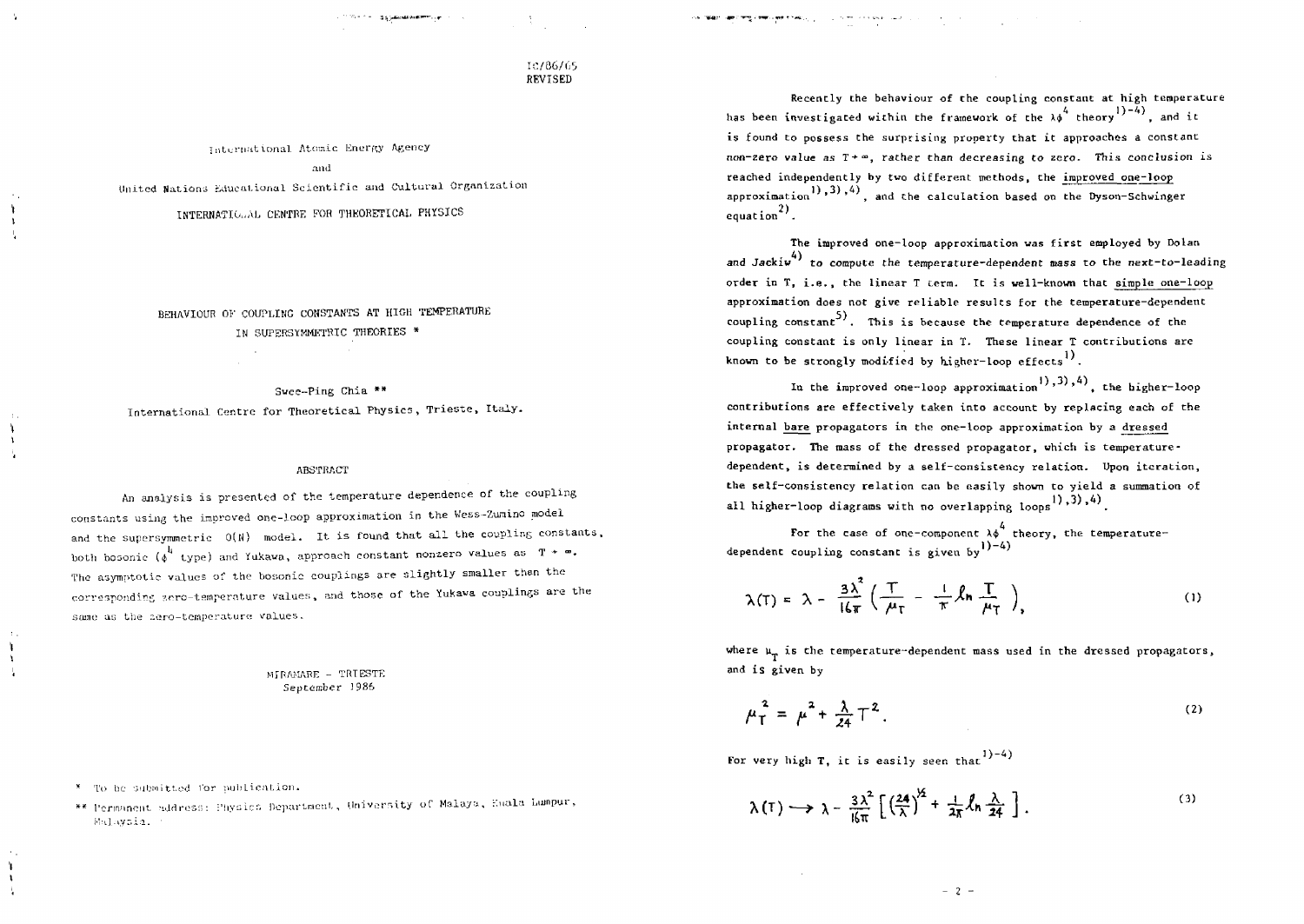One point is worth noting here. In the improved one-loop approximation, we are summing an infinite series of diagrams. The renormalization prescription at  $T \neq 0$  may be different from that at  $T = 0$ . In fact, ia order to remove the divergences in a self-consistent way, we are forced into a temperature-dependent renormalization<sup>4</sup>). If we write the counter terms in the  $\lambda \phi \stackrel{4}{\sim}$  Lagrangian as

$$
\mathcal{L}_{\mathbf{C}} = -\frac{1}{2} B \phi^2 - \frac{1}{4!} C \phi^4, \qquad (4)
$$

then the renormalization constant B and C are respectively given by

$$
B = -\frac{1}{z}\lambda \int \frac{d^4k}{(2\pi)^4} \frac{-i}{k^2 + \mu \tau^2 + i\epsilon} , \qquad (5)
$$

$$
C = \frac{3}{2} i \lambda^2 \int \frac{d^4 k}{(2\pi)^4} \left( \frac{-i}{k^2 + \mu_1^2 + i\epsilon} \right)^2 \quad . \tag{6}
$$

The metric used in this paper is  $(-1, 1, 1, 1)$ .

In this paper, we shall extend the analysis to deal with theories with global supersymmetry. Our purpose is two-fold. First of all, ve want to find out whether the presence of fermions in a specific way (as demanded by supersymmetry) would affect the behaviour of the  $l_{\text{t}-\text{point}}$  bosonic coupling constants at high T. Secondly, in a supcrsyrametric theory, the Yukawa coupling constant is related to the 4-point bosonic coupling constant at  $T = 0$ . For example, for the Wess-Zumino model  $\begin{pmatrix} 7 \end{pmatrix}$ , only one coupling constant is required to describe both the  $l_i$ -point bosonic coupling as well as the Yukawa coupling. How vould the Yukawa coupling constant in a supersymmetric theory behave at high T?

To begin with, let us consider the simplest supersymmetric theory, the Wess-Zumino model  $^{7)}$ . We choose, without loss of generality, the following superpotential:

$$
f_{\mathbf{w}\mathbf{Z}} = -\lambda \mathbf{S} + \frac{1}{2} \mathbf{g} \mathbf{S}^3. \tag{1}
$$

Hereafter, we shall use the notations  $A$ ,  $B$  and  $\psi$  to denote the scalar, the pseudosc&lar and the spinor components of the superfield S. The Wess-Zumino model is known to undergo a second-order phase transition  $\frac{8}{\pi}$  at  $\frac{\pi}{c} = \frac{8\lambda}{g}$   $\frac{1/2}{c}$ For  $T > T_$ , the system is characterized by

$$
\langle A \rangle_{\mathsf{T}} = \mathsf{o} \tag{8}
$$

where  $\langle \rangle_{\rm m}$  denotes ordinary thermal average. The Lagrangian for the Wess-Zumino model, in terms of the component fields, is

$$
\mathcal{L} = -\frac{1}{2} \partial_{\mu} A \partial^{\mu} A - \frac{1}{2} \partial_{\mu} B \partial^{\mu} B - \frac{1}{2} \bar{\psi} \mathcal{J} \psi - \frac{1}{2} \mu_{A}^{2} A^{2} - \frac{1}{2} \mu_{B}^{2} B^{2}
$$
  

$$
- \frac{\mathbf{J}^{2}}{4\zeta} (A^{2} + B^{2})^{2} - \frac{\mathbf{J}}{4\zeta} \bar{\psi} (A + iB \mathcal{J}_{5}) \psi,
$$
 (9)

where the tree-level masses are

$$
\mu_{A,B}^2 = \mp \lambda q \tag{10}
$$

We observe that the same quantity  $g$  describes both the 4-point bosonic as well as the Yukawa couplings at the tree-level. We further notice that  $\frac{2}{\mu_A}$  is negative. Thus the coupling constants as calculated in the simple one-loop approximation would yield complex quantities. In order to apply the improved one-loop approximation, ve have to compute first the temperature-dependent masses. This is easily performed, and we obtain the following temperature-dependent masses for  $T > T_c$ :

$$
\widetilde{\mu}_{A,B}^{2} = \mu_{A,B}^{2} + \frac{1}{g} g^{2} T^{2} , \qquad \widetilde{\mu}_{\psi} = 0 .
$$
 (11)

Throughout this paper, we shall use the notation that a symbol with a tilde denotes the corresponding temperature-dependent quantity at high T. He observe that  $\psi$  is massless at all T > T<sub>c</sub>. It is the massless Coldstone fermion state <sup>9</sup>.

We now proceed to compute the temperature-dependent coupling constants. We consider first the  $A^{\text{th}}$  self-coupling constant. The diagrams contributed to the  $A^l$  coupling constant are as depicted in Figs. 1(a) and 1(b). The boson loop in Fig.  $l(a)$  can be A or B. The evaluation of the boson loop contributions is straightforward, and is similar to the case of the N-component  $x_{\mathbf{d}}^{\mathbf{l}}$  theory<sup>1</sup>),<sup>3</sup>) But the fermion loop diagram, Fig. 1(b), is infra-red divergent

 $-4 =$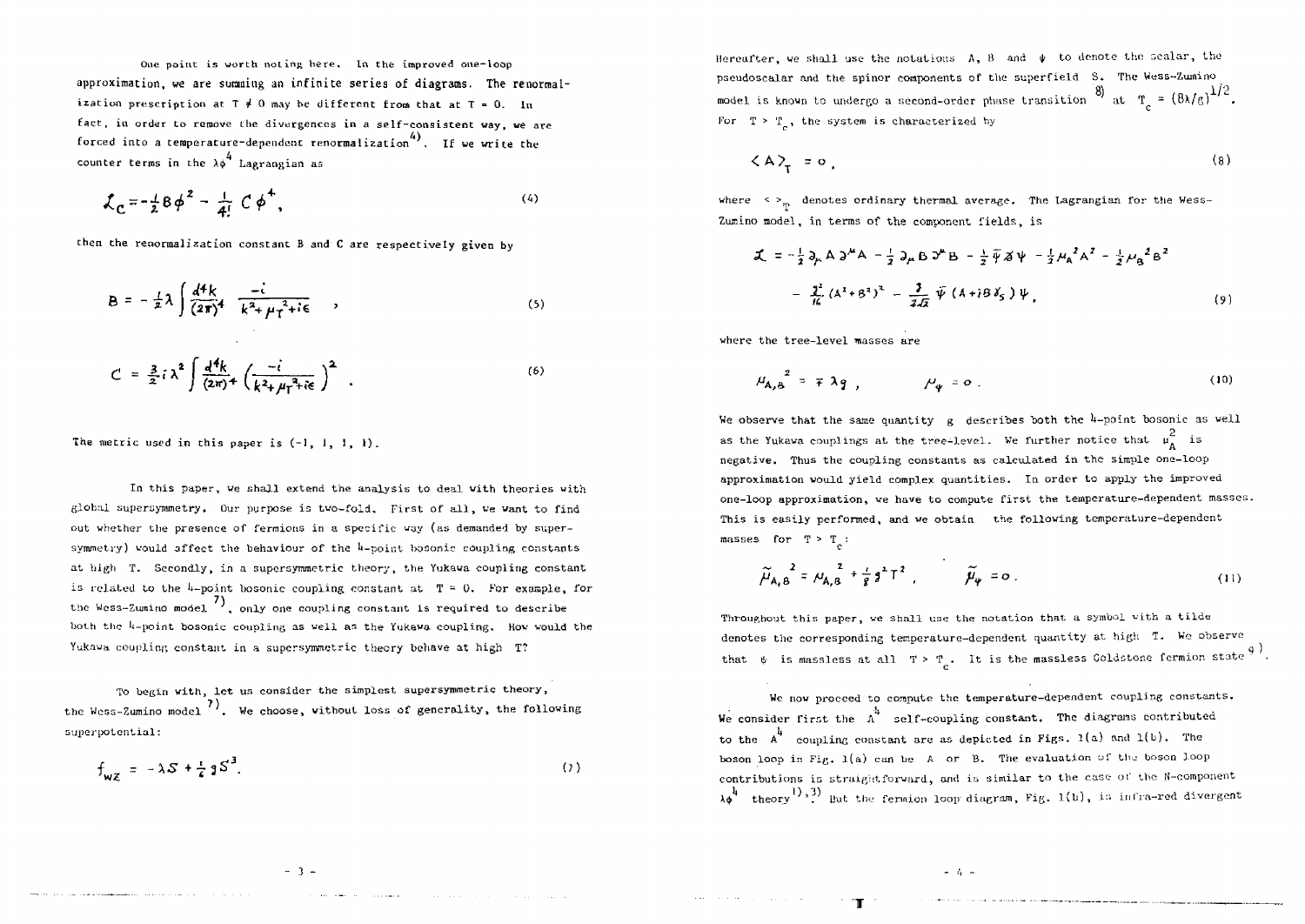because the fermion is massless. A proper treatment of the temperature-dependent infra-red divergence problem vill entail a detailed analysis of the processes of emission and absorption of particles from the heat bath . In our present case, the fermion loop diagram of Fig. 1(b) is proportional to

$$
-\frac{9}{64}\int_{k} \text{Tr}\left[\frac{-i\frac{k}{k}}{k^{2}}\right] \left[\frac{-i\frac{k}{k}}{k^{2}}\right]_{f} \left[\frac{-i\frac{k}{k}}{k^{2}}\right]_{f} \left[\frac{-i\frac{k}{k}}{k^{2}}\right]_{f} = \frac{9}{16}\int_{k} \left[\frac{-i}{k^{2}}\right]_{f} \left[\frac{-i}{k^{2}}\right]_{f} \dots \qquad (12)
$$

This contribution is clearly infra-red divergent. This divergence is, however, cancelled by the process in which the A-field absorbs and re-emits soft massless fermions from the heat bath. This absorption and re-emission process has the same structure as Eq.  $(12)$ , but has the opposite sign, thus cancelling the fermion-loop contribution from Fig. 1(b). Upon removal of the infra-red divergence, we arrive at the following expression for the  $A^4$  coupling constant at high T,

$$
\tilde{g}^{2}(A^{4}) = g^{2}\left\{1 - \frac{g_{\phi}^{2}}{32\pi} F_{i}(T/\tilde{\mu}_{A}) - \frac{g^{2}}{32\pi} F_{i}(T/\tilde{\mu}_{B})\right\},
$$
\n(13)

where  $\tilde{\mu}_a$  and  $\tilde{\mu}_b$  are as given in (11), and the function  $F_1(x)$  is defined by

$$
F_{\mathbf{r}}(x) = x - \frac{1}{\pi} I_n x. \tag{14}
$$

As  $T \rightarrow \infty$ , both  $T/\tilde{\nu}_{\rm a}$  and  $T/\tilde{\nu}_{\rm n}$  are large, and become equal in the limit. Thus ,

$$
\tilde{g}^{2}(A^{4}) \longrightarrow \longrightarrow_{T \to \infty} g^{2}(t - \frac{g}{4\pi\pi} - \frac{g^{2}}{16\pi^{2}} \ln g).
$$
 (15)

The  $A^{\frac{1}{4}}$  coupling constant, therefore, approaches a nonzero value as  $T + \infty$ , with the asymptotic value being slightly below the tree-level value. This is in agreement with the behaviour of the coupling constant obtained previously  $1)$ -4) in the N-component  $\lambda \phi$  theory. This result is not surprising at all. This is because only the boson loops contribute to the  $A$  coupling constant. We thus expect the behaviour to be similar. The fermion loop contribution, being infra-red divergent, is removed by hand. The  $B^4$ -coupling and the  $A^4B^4$  couplin can be similarly calculated. They are given by expressions similar to, but slightly different from, that of Eq. (13). They, however, approach the same asymptotic value, Eq.(15) as T  $\leq$   $\infty$ 

The Yukawa coupling constants are calculated from diagrams of Fig  $1(c)$ . For the coupling of  $A$  to  $\Psi$ , we have two diagrams contributing. The internal boson in Fig. 1(c) may be an A or a B. The  $\bar{\psi}$ A $\psi$  coupling constant is therefore given by

$$
\widetilde{g}(\vec{\psi} A \psi) = g - \frac{1}{2} i g^2 \int_k \left[ \frac{-i}{k^4} \int_f \left\{ \left[ \frac{-i}{k^4 \cdot \tilde{r} A^2} \right]_k - \left[ \frac{-i}{k^4 \cdot \tilde{r} A^2} \right]_k \right\} \right]
$$
  
\n
$$
= g - \frac{1}{2} g^2 \left( \frac{i}{\tilde{r} A} - \frac{1}{\tilde{r} B} \right) \int_k \left[ \frac{-i}{k^4} \right]_f
$$
  
\n
$$
+ \frac{1}{2} g^2 \left\{ \frac{i}{\tilde{r} A} - \frac{i}{\tilde{r} B} \right\} \int_k \left[ \frac{-i}{k^4 \tilde{r} A} \right]_k - \frac{i}{\tilde{r} B} \int_k \left[ \frac{-i}{k^4 \tilde{r} B} \right]_k \right].
$$
 (16)

The integration  $\int_{V}$  has the usual meaning of the momentum integration at  $T \neq 0$ , and the tar above it signifies that only the finite-teaperature part of the momentum integration is to be retained. The subscripts f and b on the propagators denote respectively fermion and boson propagators. The fermion propagator is written without the spin projection. The integrations over the boson propagators in  $(i6)$ are straightforward. For the integration over the fermion propagator, us use the formula

$$
\int_{k} \left[ \frac{-i}{k^{2} + m^{2}} \right]_{f} = -\frac{\tau^{2}}{24} + \frac{m^{2}}{16 \pi^{2}} \ln \frac{\tau^{2}}{m^{2}} + \frac{1 + 2 \ln \pi - 2 \gamma}{16 \pi^{2}} m^{2} + \cdots
$$
\n(17)

Putting all the factors together, we arrive at the following expression for the  $\bar{\phi}$ A $\psi$  coupling constant.

$$
\tilde{g}(\tilde{\psi}A\psi) = g\left\{1 + \frac{\jmath^2}{\iota_6}F_z(\tau/\tilde{\mu}_A) - \frac{\jmath^2}{\iota_6}F_z(\tau/\tilde{\mu}_B)\right\},\tag{18}
$$

where the function  $F_{\alpha}(x)$  is defined by

$$
F_{\chi}(x) = x^2 - \frac{2}{\pi} x + \frac{i}{2\pi^2} \ln x
$$
 (19)

As  $T + \infty$ , since both  $\tilde{u}_s^C$ ,  $\tilde{p}_s^C + \frac{1}{6} g^2 T^c$ , and the temperature dependence in (18) is of order  $1/T^2$ . Therefore,

$$
\tilde{g}(\tilde{\Psi}A\Psi)\longrightarrow g\qquad \text{as }\tilde{T}\longrightarrow\infty.
$$
 (20)

 $\mathbf{h}$  $\mathcal{A}$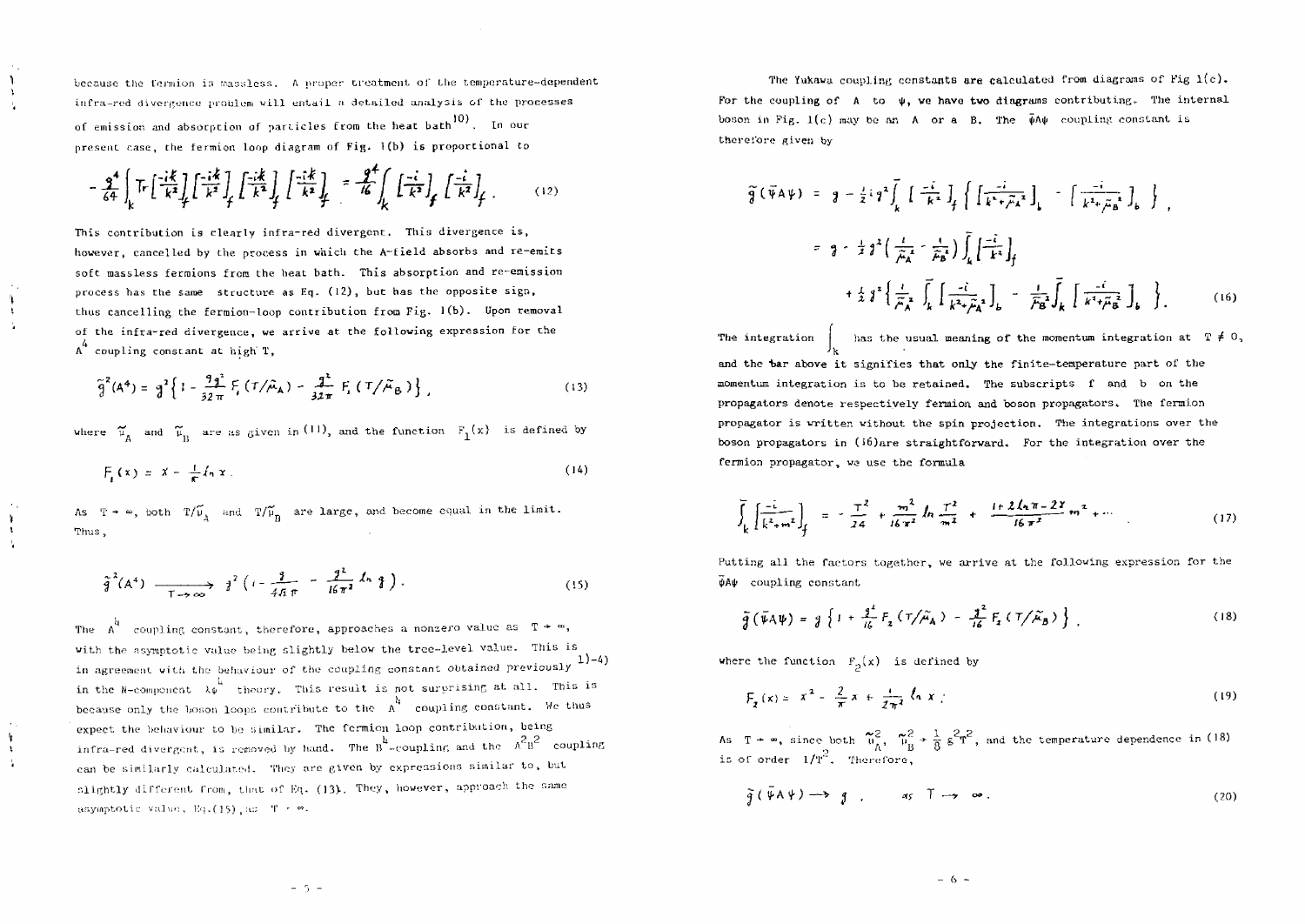The coupling of  $B$  to  $\psi$  is similarly calculated. Denoting the coupling constant at the  $\bar{\psi}$ i $\gamma_c$ B $\psi$  vertex by  $\widetilde{\mathcal{B}}(\bar{\psi}$ i $\gamma_c$ B $\psi$ ), we have

$$
\tilde{g}(\tilde{\psi} i \zeta_{5} \beta \psi) = \tilde{g}(\tilde{\psi}_{A} \psi) \quad \text{with} \quad \tilde{\mu}_{A} \longleftrightarrow \tilde{\mu}_{B} \tag{21}
$$

$$
\longrightarrow g \quad as \quad T \longrightarrow \infty \tag{22}
$$

This result is significant. Although the Yukawa coupling constant also approaches nonzero value as  $T + \infty$ , the asymptotic value is nevertheless equal to the tree-level value. This implies that the  $l$ -point bosonic coupling constant and the Yukawa coupling constant do behave differently at high T.

Next we consider the supersymmetric  $0(N)$  model<sup>8</sup>,<sup>11</sup> which is obtained by coupling the Wess-Zumino model to an N-component chiral superfield. The superpotential for this model is given by

$$
f_{O(N)} = -\lambda S_o + \frac{1}{6} g S_o^{3} + \frac{1}{2} h S_o (S_i^{2} + S_2^{2} + \dots + S_N^{2})
$$
 (23)

There are two coupling constants:  $g$  to describe the self-coupling of  $S_0$ , and h to describe the coupling of  $S_0$  to  $S_i$  (i = 1, 2, ... W). This model is interesting on its own. It exhibits the phenomena of symmetry anti-12) restoration , for it undergoes a first-order phase transition followed by a second-order phase transition<br>characterized by  $\genfrac{}{}{0pt}{}{8}{11}$  $f(8)$ ,  $f(1)$   $\frac{1}{2}$   $\frac{1}{2}$   $\frac{1}{2}$   $\frac{1}{2}$  the system is

$$
\langle A_0 \rangle_T = \langle A_1 \rangle_T = \langle A_2 \rangle_T = \cdots = \langle A_N \rangle = 0 \tag{24}
$$

The Lagrangian of the system contains an interaction part given by

$$
\mathcal{L}_{int} = -\frac{1}{4\hbar} \overline{\psi}_{0} (A_{0} + i \delta_{5} B_{0}) \psi_{0} - \frac{1}{2\hbar} \sum_{i} \overline{\psi}_{i} (A_{i} + i \delta_{5} B_{0}) \psi_{i} - \frac{1}{4\hbar} \sum_{i} \overline{\psi}_{i} (A_{i} + i \delta_{5} B_{i}) \psi_{i}
$$
  

$$
- \frac{1}{4\hbar} (A_{0}^{1} + \delta_{0}^{2})^{2} - \frac{1}{4\hbar} \left[ \sum_{i} (A_{i}^{1} - B_{i}^{1}) \right]^{2} - \frac{1}{4} \left[ \sum_{i} A_{i} B_{i} \right]^{2} - \frac{1}{2} g \mu A_{0} B_{0} \sum_{i} A_{i} B_{i}
$$
  

$$
- \frac{1}{8} h (2h + g) \sum_{i} (A_{0}^{2} A_{i}^{2} + B_{0}^{1} B_{i}^{2}) - \frac{1}{8} h (2h + g) \sum_{i} (A_{0}^{2} B_{i}^{2} + B_{0}^{2} A_{i}^{2})
$$
 (25)

The tree-level masses are given by

$$
\mu_{A_{0}, \beta_{0}}^{2} = \mp \lambda_{1}, \qquad \mu_{A_{i}, \beta_{i}}^{2} = \mp \lambda_{1}, \qquad \mu_{\beta_{0}}^{2} = \mu_{\phi_{i}}^{2} = 0.
$$
 (26)

The index i in (25) and (26) is understood to run from 1 to H. The computation of the temperature-dependent masses is again straightforwardly performed, and we obtain

$$
\tilde{\mu}_{A_0, B_0}^2 = \mu_{A_0, B_0}^2 + \frac{1}{3} (q^1 + Nk^1) T^1,
$$
\n
$$
\tilde{\mu}_{A_i, B_i}^2 = \mu_{A_i, B_i}^2 + \frac{1}{4} k^1 T^1,
$$
\n
$$
\tilde{\mu}_{\psi_0} = \tilde{\mu}_{\psi_i} = 0.
$$
\n(27)

All the fermions are massless for  $T > T_{\rm g}$ .

The computation of the temperature-dependent coupling constants in the supersymmetric 0{N) model proceeds in essentially the same way as for the case of the Wess-Zumino model. Here, the number of diagrams contributing is much larger. Hovever, one feature is common in both cases, i.e., the fermions are massless. The contributions to the bosonic coupling constants from diagrams involving fermion loops will therefore be infra-red divergent. Here again, such infra-red divergences are removed by processess of absorption and re-emission of soft massless ferraions from the heat bath, similar to the previous case. Instead of presenting all the coupling constants calculated, ue choose to present here only a representative feu, namely those at the following couplings:  $A_0^4$ ,  $A_4^4$ ,  $\bar{\psi}_0 A_0 \psi_0$  and  $\bar{\psi}_i A_0 \psi_i$ . At the tree-level, the  $A_0^4$  and the  $\bar{\Psi}_\alpha$ A<sub>o</sub> $\bar{\Psi}_\alpha$  couplings represent respectively the 4-point bosonic coupling and the Yukawa coupling described by the same coupling constant  $g$ ; and the  $\Lambda_1^4$  and  $\bar{\Psi}_i A_0 \Psi_i$  couplings represent those described by h. The coupling constants for tion couplings represent those described by h. The computation are  $t_{\text{max}}$  couplings, as calculated from the improved one-loop approximation, are  $t_{\text{max}}$ 

c

$$
\tilde{g}^{2}(A_{0}^{*}) = g^{2} \left\{ 1 - \frac{q_{1}^{2}}{32 \pi} \tilde{F}_{1} (T/\tilde{\mu}_{A_{0}}) - \frac{q^{2}}{32 \pi} \tilde{F}_{1} (T/\tilde{\mu}_{B_{0}})
$$

$$
- \frac{N h^{2}}{32 \pi g^{2}} \left[ (2h_{1}g)^{2} F_{1} (T/\tilde{\mu}_{A_{1}}) + (2k_{1}g)^{2} F_{1} (T/\tilde{\mu}_{B_{1}}) \right] \right\}
$$
(28)

 $-7 -$ 

- 3 -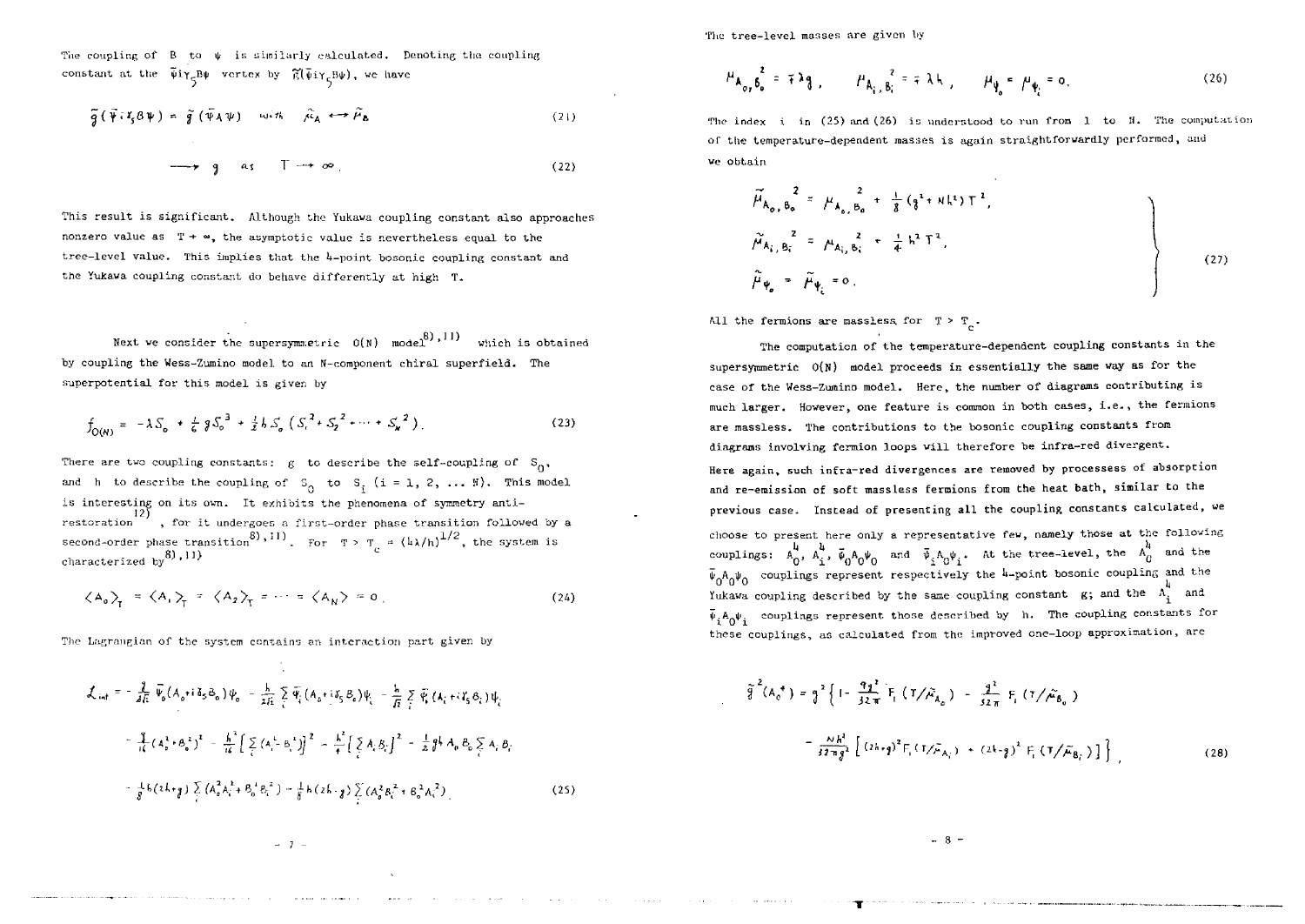$$
\tilde{h}^{2}(\Lambda_{i}^{4}) = k^{2} \left\{ 1 - \frac{(2k+g)^{2}}{32 \pi} F_{i}(\Upsilon/\tilde{\mu}_{\Lambda_{0}}) - \frac{(2k+g)^{2}}{32 \pi} F_{i}(\Upsilon/\tilde{\mu}_{\tilde{B}_{0}})
$$

$$
- \frac{(N+g)k^{2}}{32 \pi} F_{i}(\Upsilon/\tilde{\mu}_{\Lambda_{i}}) - \frac{Nk^{2}}{32 \pi} F_{i}(\Upsilon/\tilde{\mu}_{\tilde{B}_{i}}) \right\}, \qquad (29)
$$

$$
\tilde{q}(\bar{\Psi}_{6} A_{6} \psi_{6}) = g \{ i + \frac{g^{2}}{16} [\bar{F}_{2}(\tau/\tilde{\mu}_{A_{6}}) - \bar{F}_{2}(\tau/\tilde{\mu}_{B_{6}})] \}
$$
  
+ 
$$
\frac{Mh^{3}}{16g} [\bar{F}_{2}(\tau/\tilde{\mu}_{A_{2}}) - \bar{F}_{2}(\tau/\tilde{\mu}_{B_{2}})] \}
$$
(30)

$$
\begin{aligned} \widehat{h} \left( \bar{v}_i A_0 \psi_i \right) &= h \left\{ i + \frac{k^2}{46} \left[ F_2 \left( 1 / \widetilde{A}_{A_0} \right) - F_2 \left( 1 / \widetilde{A}_{B_0} \right) \right] \right. \\ &\left. + \frac{4k}{46} \left[ F_2 \left( 1 / \widetilde{A}_{A_1} \right) - F_2 \left( 1 / \widetilde{A}_{B_0} \right) \right] \right\} \end{aligned} \tag{31}
$$

The functions  $F_1(x)$  and  $F_2(x)$  are as defined by Eqs.(14) and (19), and the masses are the temperature-dependent masses given by Eq.(27). Noting that all the boson masses increase linearly with T, we obtain the following nonzero asymptotic values for the coupling constants as  $T + \infty$ :

$$
\tilde{q}^{2} (A_{0}^{4}) \longrightarrow q^{2} \left\{ 1 - \frac{N (q^{2} + 4k^{2})}{8 \pi q^{2}} (4 + \frac{t^{2}}{2\pi} k k) \right\}
$$

$$
- \frac{5 \beta}{4 \pi \pi} (t + \frac{Nk^{2}}{2})^{1/2} - \frac{5 \beta^{2}}{32 \pi^{2}} k (q^{2} + Nk^{2}) \left\}, \qquad (32)
$$

$$
\tilde{\zeta}^{2}(A_{i}^{4}) \longrightarrow \zeta^{2} \left\{ 1 - \frac{N+4}{8\pi} (k + \frac{k^{2}}{2\pi} f_{n} L) - \frac{1}{4\pi} (q^{2} + 4k^{2}) (q^{2} + Nk^{2}) \right\}^{3/2}
$$

$$
- \frac{1}{32\pi^{2}} (q^{2} + 4k^{2}) f_{n}(q^{2} + Nk^{2}) \bigg\} \qquad (33)
$$

$$
\widetilde{\mathfrak{g}}\left(\,\overline{\Psi}_{0}\,A_{0}\,\psi_{0}\,\right)\;\longrightarrow\;g\,,\tag{34}
$$

$$
\widehat{\lambda}(\tilde{\Psi}_i A_\bullet \tilde{\Psi}_i) \longrightarrow \lambda \tag{35}
$$

The results, as given by Eqs. (32)-(35), are very similar to those obtained for the Wess-Zumino model. All coupling constants approach nonzero values as  $T + \infty$ . The asymptotic values for the  $\frac{1}{4}$ -point hosonic couplings are slightly smaller than the corresponding tree-level values, vhereas those for the Yukaua couplings are the same as the corresponding tree-level values.

In summary, we have presented the analysis of the temperature dependence of the coupling constants using the improved one-loop approximation in two supersymmetric theories, the Wess-Zunino model and the supersymmetric 0(N) model. In a supersymmetric theory, the  $\frac{1}{4}$ -point bosonic couplings and the Yukawa couplings are generally related at  $T = 0$ , with the same constant describing both types of couplings. Our analysis shows that all coupling constants, the  $4$ -point bosonic as well as the Yukawa, approach nonzero values as  $T \rightarrow \infty$ . But the asymptotic behaviours are different for the two types of couplings. The asymptotic values for the  $l_{+}$ point bosonic couplings are slightly smaller than the corresponding zero-temperature values, whereas those for the Yukawa couplings are the same as the zero-temperature values. The results for the  $h$ -point bosonic couplings are similar to that obtained previously<sup>1</sup>)-4) for the N-component  $\lambda \phi$  theory. It is somewhat expected because the temperature dependence of the bosonic coupling constants receives contributions frora diagrams involving only boson loops . The contributions from diagrams with fermion loops are infra-red divergent, but are removed through considerations of processes of absorption and emission of particles from the heat bath. The Yukawa couplings do not involve any infra-red divergent contributions. The result that they all approach to the respective zero-temperature values is therefore significant.

#### ACKNOWLEDGMENTS

The author would like to thank Professor Abdus Salam, the International Atomic Energy Agency and UNESCO for hospitality at the International Centre for Theoretical Physics, Trieste,

 $-9 -$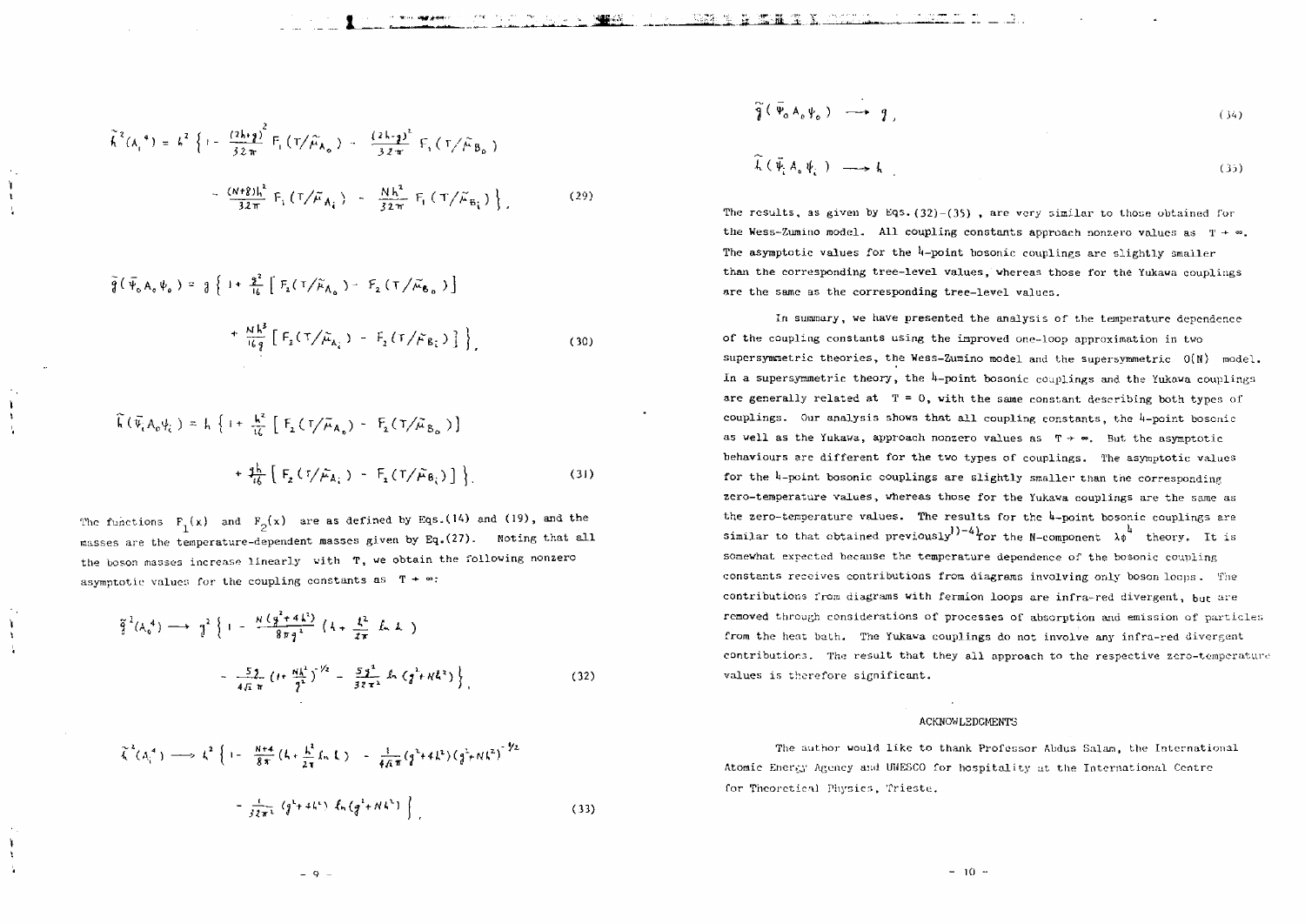# REFERENCES

- 1) S.P. Chia and C.C. Chiang, in First Asia-Pacific Physics Conference, Ed. A. Arima et al. (World Scientific, Singapore, 1984) pp. 830-840; S.p. Chia and C.C. Chiang, Academia Sinica, Teipei report, 1983 (unpublished).
- 2) O.J.F. Eboli and G.C. Marques, Phys. Lett. I62B, 189 (1985).
- 3) S.P. Chia, University of Malaya report UMKL-86-1 (1986).
- 4) S.P. Chia, University of Malaya report UMKL-86-4 (1986).
- 5) L. Dolan and R. Jackiw, Phys. Rev. D9, 3320 (1974).
- 6) K.B. Joseph, V.C. Kuriakose and M. Sabir, Phys. Lett. 1I5B, 120 (19S2); H.E. Haber and H.A. Weldom, Phys. Rev. D25, 501 (1982).
- 7) J. Wess and B. Zumino, Nucl. Phys. B70, 39 (1974).
- 8) S.P. Chia, Phys. Rev. D33, 2481 (1986).
- 9) S.P. Chia, Phys. Rev. D33, 2485 (1986).
- 10) J.L. Camhier, J.R. Primack and M. Sher, Nucl. Phys. B209, 372 (1982).
- 11) S.P. Chia, J. Fiz. Malaysia 6, 131 (1985); S.P. Chia, J. Fiz. Malaysia \_7. <sup>13</sup> C1986).
- 12) A. Masiero, D.V. Nanopoulos and T. Yanagida, Phys. Lett. 138B, 91 (1984).

Fig. 1 Diagraas contributing to the temperature dependence of the coupling constants. Fermions are denoted by solid lines, and bosons by broken lines. The internal propagators are understood to be dressed propagators. Bosonic couplings receive contributions from (a) boson loop diagram, and (b) fermion loop diagram. Yukawa couplings receive contributions only from (c).'

**I**